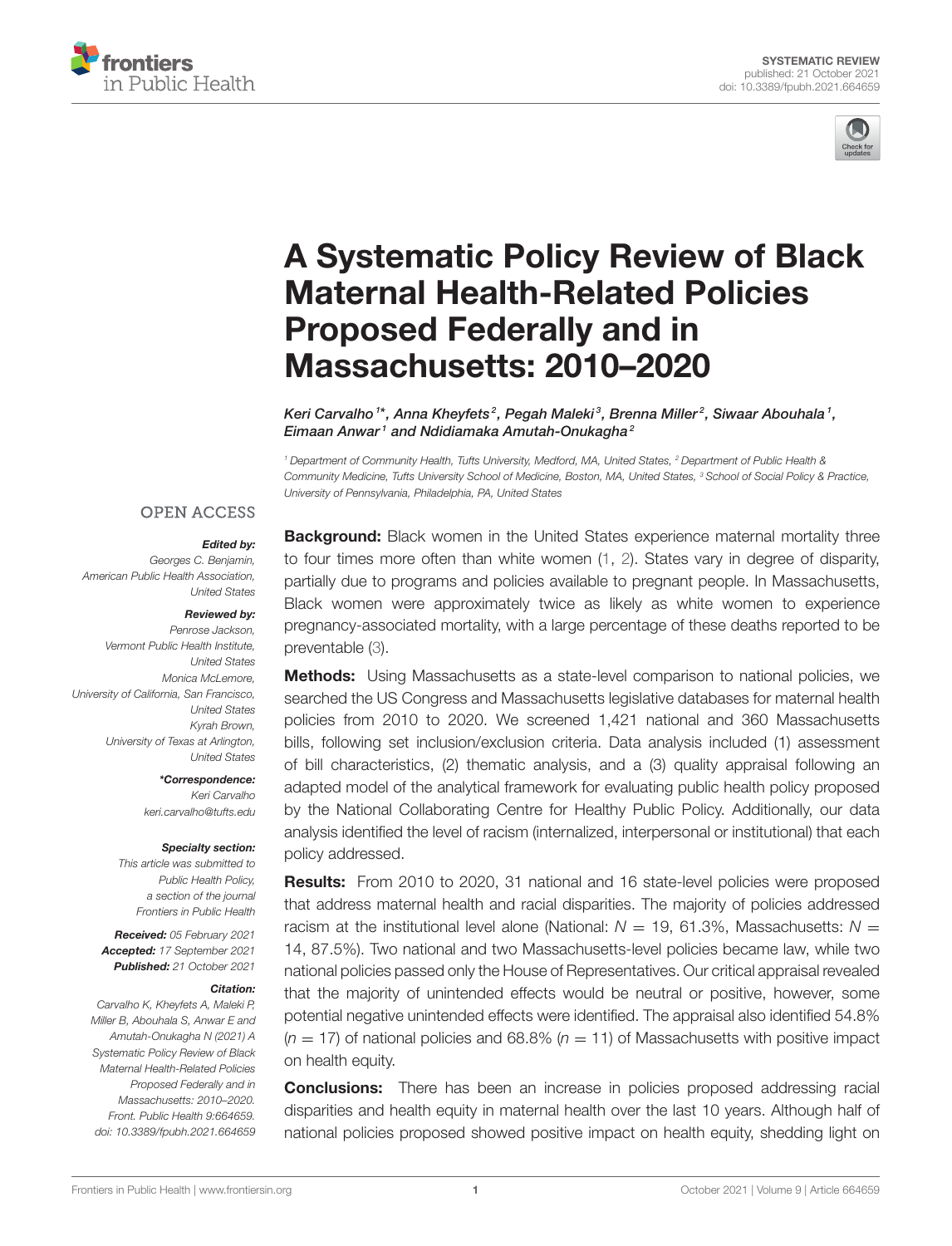the work the U.S. is doing on a federal level to confront the Black maternal health crisis, only two policies made it to law, only one of which addressed racial disparities directly and had a positive impact on health equity.

Keywords: federal policies, Massachusetts (U.S.A.), racial disparities, black maternal health, maternal health policies

### **BACKGROUND**

Non-Hispanic Black women have historically been underrepresented in both the United States legislature and in legislation, and thus their maternal health needs and priorities have not been properly addressed or prioritized [\(4\)](#page-11-0). Non-Hispanic Black women in the United States experience maternal mortality at a three-fold higher rate than non-Hispanic white women, hereafter referred to as Black and white, respectively [\(1\)](#page-10-0). While pregnancy-associated mortality ratios are three-four times higher in Black women in comparison to white women, this disparity is further widened for specific mortality causes (e.g., ectopic pregnancy) [\(2\)](#page-10-1). Across 13 state Maternal Mortality Review Committees, reports state 60% of pregnancy-associated deaths were preventable [\(5\)](#page-11-1). States vary in degree with this disparity, partially due to varying programs and policies available to pregnant people. As of 2014 in Massachusetts, Black women were 1.9 times as likely as white women to experience pregnancy-associated mortality and 24% of these pregnancyassociated deaths between 2000 and 2007 in Massachusetts were determined to be preventable [\(3\)](#page-10-2).

From 2011 to 2015 specifically, the majority of pregnancyrelated deaths in the United States (35%) were caused by cardiovascular conditions, followed by 12.5% of deaths by infection, and 11.2% of deaths due to obstetric hemorrhages [\(5\)](#page-11-1). However, the leading clinical causes of pregnancy-related deaths differ for Black women in comparison to white women. Black women experience more pregnancy-related deaths due to cardiomyopathy, thrombotic pulmonary embolism, and hypertensive disorders than their white counterparts [\(6\)](#page-11-2).

Racial disparities in pregnancy-related deaths persist for Black women, regardless of seemingly protective factors. Black women with college degrees are more likely to die from pregnancy-related causes than pregnant white, Hispanic, and Asian/Pacific islander women without high school diplomas [\(7\)](#page-11-3). Black women have a pregnancy-related mortality rate that is approximately 5.2 times that of white college-educated women [\(6\)](#page-11-2). A study hypothesizing differences in maternal mortality across race/ethnicity evaluated whether risk factors could be related to differing medical insurances, but conclusively found no association of higher maternal mortality rates among Black and Hispanic women with differing insurance types [\(8\)](#page-11-4). Alternatively, one factor exacerbating disparities could be increased likelihood for Black and Hispanic women to deliver babies at hospitals with poorer outcomes for maternal morbidity and preterm morbidity and mortality [\(9\)](#page-11-5). Another factor could be quality resources and hospitals allocated by ZIP code, as adverse birth outcomes can be seen from hospitals located spatially close to or within racially segregated ZIP codes [\(10\)](#page-11-6). However, the reality is that there is much unknown: during 2000–2007 in Massachusetts, the preventability of 33% of pregnancy-associated deaths were categorized as undetermined. There is a clear need to identify and subsequently address preventable factors in order to prevent maternal deaths, particularly for Black women, with one integral risk factor begging to be addressed: that of racism, directly leading to disproportionate Black maternal deaths.

The three levels of racism—internalized, interpersonal, and institutional— branch and intertwine across sectors and disciplines including public health and medicine [\(11\)](#page-11-7). Internalized and interpersonal racism are defined as subconscious or conscious forms of discrimination that are driven by racial bias and that are reflected among relationships with others and one's self. Institutional racism, in contrast, encompasses the inequitable policies, attitudes, and organizations that are driven by power imbalances, and furthered by a lack of comprehensive and productive representation in all facets of society [\(11,](#page-11-7) [12\)](#page-11-8). Policymakers, public health researchers, healthcare providers, and associated stakeholders are not exempt from the perpetuation of institutionalized racism. Numerous studies and projects often report alarming rates of both implicit and explicit bias among health professionals [\(13](#page-11-9)[–16\)](#page-11-10). The presence of such discriminatory attitudes toward vulnerable populations in medicine and public health is not only a mere reflection of the institutionalized racism that exists in society, but an amplification of societal imbalances.

An effective means to make sustainable change and break through barriers of institutional racism is through legislative action. The intertwined factors that contribute to this disparity include the quality of prenatal and postpartum care and health-seeking behaviors and overall satisfaction with care [\(17\)](#page-11-11). However, policies at the state and federal level have been presented, with some passed, to address the effects of institutional racism on Black maternal health. This includes a compilation of policies, collectively titled the Black Maternal Health Momnibus Act of  $2020<sup>1</sup>$  $2020<sup>1</sup>$  $2020<sup>1</sup>$  [\(18\)](#page-11-12)). The overwhelming lack of legislation to reduce maternal mortality and severe morbidity in Black women must be addressed in order to reduce the poor maternal health outcomes women of color face to ultimately reduce pregnancyassociated deaths. The goal of the proposed study is to analyze the interventions highlighted in current policies and their potential health impacts on Black women. These policy analyses will help to determine the opportunities needed to increase equity to prenatal and postpartum care.

Previous researchers have conducted analyses comparing local and national policies related to maternal health in England [\(19\)](#page-11-13).

<span id="page-1-0"></span><sup>1</sup>Black Maternal Health Momnibus Act of 2020, no. H.R.6142, 116th Congress (2020).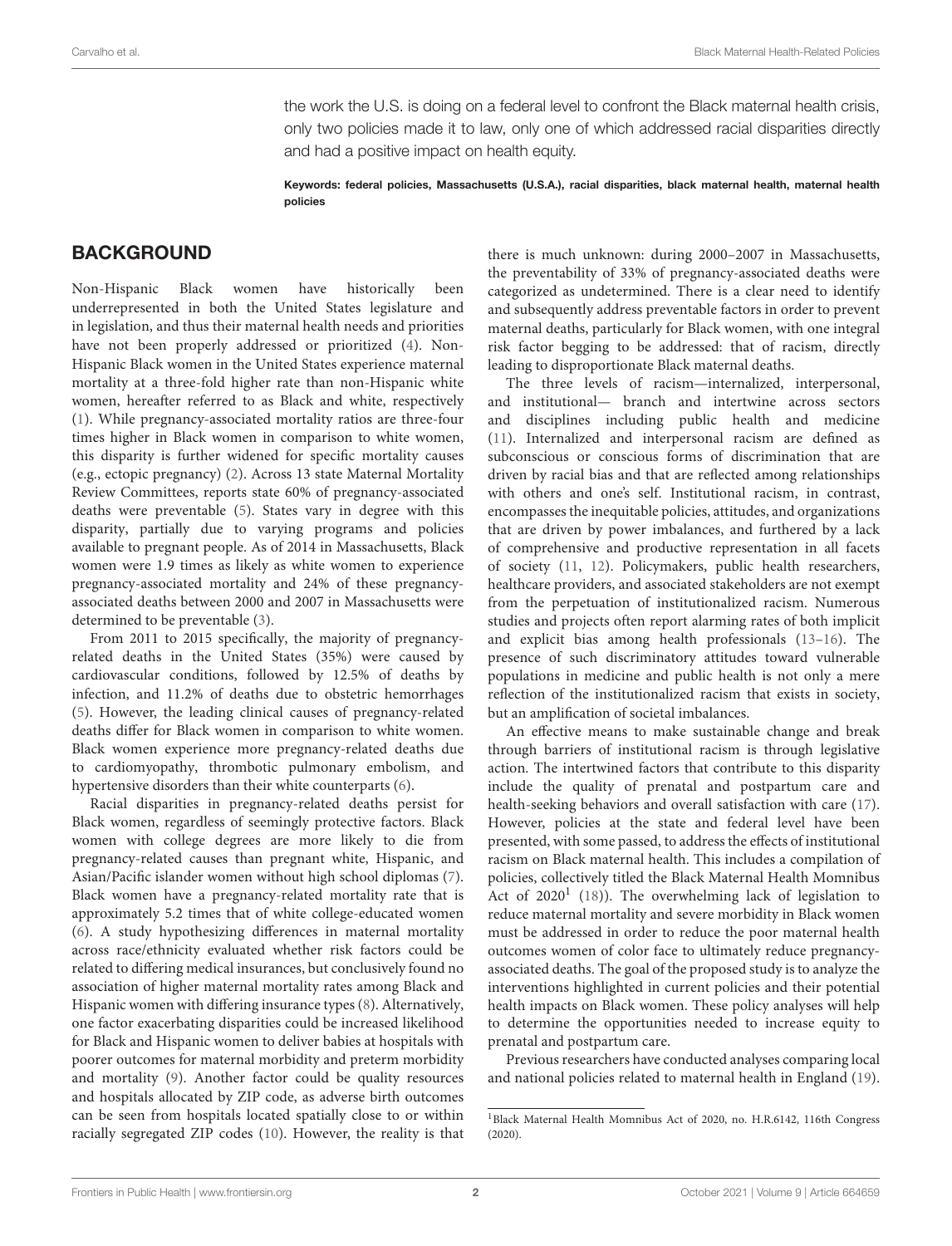

<span id="page-2-0"></span>However, to our knowledge, there is a paucity of systematic reviews of maternal health-related policies conducted in the United States, including local and national policy comparisons. Because there are differences by state in health insurance regulations, Medicaid guidelines, and racial health disparities, it is particularly important to examine local policies compared to national policies in relation to Black maternal health.

We chose to focus on comparing maternal health policies on the national level and in Massachusetts as a case study. Although Massachusetts and national maternal mortality rates are the same (17.4 per 100,000 births), racial disparities in maternal mortality are significantly lower in Massachusetts than at the national level [\(3\)](#page-10-2). Given the difference of maternal mortality racial disparities in Massachusetts compared to the nation, we aim to understand whether there are differences in policy geared toward Black maternal health that may contribute to this difference.

# METHODS

### Research Question

This review investigated legislation proposed and passed to address Black maternal health in Massachusetts and at the national level from 2010 to 2020. The period examined was selected to capture recent legislative action, as racial disparities in maternal mortality have gained public and political attention.

# Search Strategy

We conducted a systematic analysis of national and Massachusetts state-level proposed legislation and legislation passed between 2010 and 2020 addressing Black maternal health. Databases searched included the Massachusetts online legislative database and the United States Congress online legislative database. Key search terms included were maternal health, maternal mortality, maternal morbidity, perinatal, prenatal, and postpartum. Each term was searched independently on the databases, and duplicate results were removed from analysis.

# Search Outcomes

The initial search resulted in 1,421 national bills and 360 Massachusetts state bills. Bills that did not pertain to maternal health and maternal health outcomes and duplicates were removed. Ninety national bills and 158 Massachusetts state level bills were included for in-depth full text review. Forty-five further national bills and 115 Massachusetts state level bills were excluded as they did not mention race, ethnicity, underserved communities, minority communities, health equity, or racial disparities. Prior to performing data extraction, 14 national and 28 Massachusetts state level bills were identified as duplicates or repeated drafts of bills and were excluded. We included the most recent version of each bill proposed, if multiple drafts were proposed. As shown in **[Figure 1](#page-2-0)**, 31 national bills and 16 Massachusetts state bills were included in the final sample for this review. Bills were independently reviewed by four researchers.

# Inclusion/Exclusion Criteria

The eligibility criteria for this review included: [\(1\)](#page-10-0) bills introduced, passed, or enacted by the U.S. Congress or Massachusetts Congress, [\(2\)](#page-10-1) bill related to maternal health, [\(3\)](#page-10-2) bills that explicitly referenced race, ethnicity, racial disparities, health equity, underserved communities, or minority communities, [\(4\)](#page-11-0) bills introduced, passed or enacted into law between 2010 and 2020. We excluded sources that were not considered bills (e.g., reports, journal articles, amendments, etc.), and bills that did not include the designated key terms.

# Data Extraction and Thematic Analysis

We developed a data extraction tool to document the following information from each bill: bill name, year of introduction, status in each respective congress, and content for thematic analysis and quality appraisal. We use qualitative methodology for data extraction to allow the most significant extraction of legislation content intricacies, for our thematic analysis, similar to methodology in a policy analysis of maternal health policies in Malawi [\(20\)](#page-11-14). We used inductive qualitative analysis to determine themes of the content of the bills.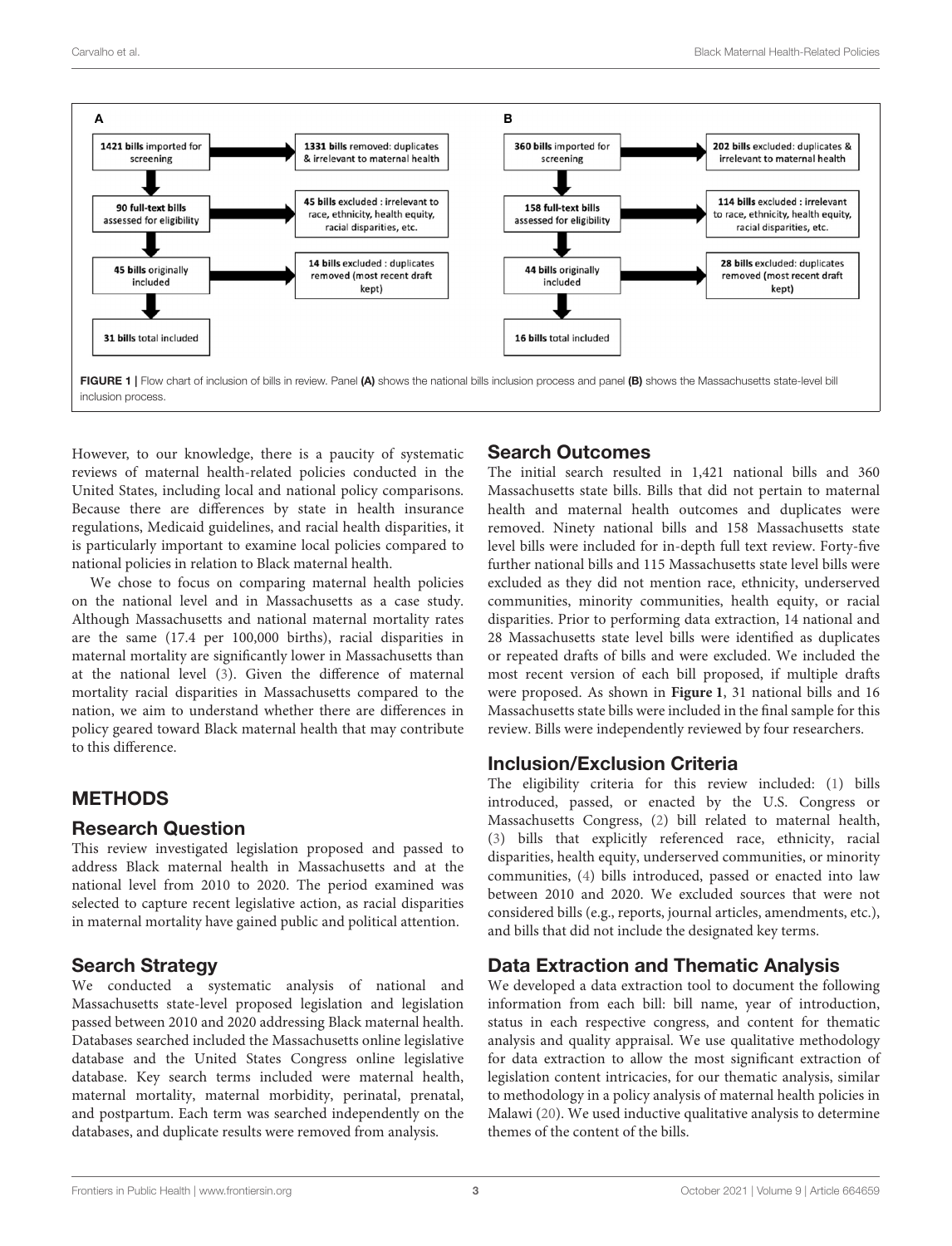<span id="page-3-0"></span>TABLE 1 | Guiding Questions from the adapted model of the evidence-informed analytical framework for evaluating public health policy by the National Collaborating Centre for Healthy Public Policy.

| <b>Effects</b> | <b>Effectiveness</b> | What are the effects of the public policy under<br>study on the targeted health problem?<br>How effective is this policy in terms of its<br>intermediate effects? |  |  |  |  |
|----------------|----------------------|-------------------------------------------------------------------------------------------------------------------------------------------------------------------|--|--|--|--|
|                |                      | Is the intervention logic of this policy plausible?                                                                                                               |  |  |  |  |
|                |                      | How does the implementation context<br>influence this policy's effectiveness?                                                                                     |  |  |  |  |
|                |                      | How much time is needed before effects can<br>be observed?                                                                                                        |  |  |  |  |
|                |                      | Do the effects persist over time?                                                                                                                                 |  |  |  |  |
|                | Unintended effects   | What are the unintended effects of this policy?                                                                                                                   |  |  |  |  |
|                |                      | Does the policy under study produce<br>unintended effects, whether positive or<br>negative?                                                                       |  |  |  |  |
|                |                      | How can the negative unintended effects be<br>mitigated?                                                                                                          |  |  |  |  |
|                | Health equity        | What are the effects (intended or unintended)<br>of this policy on different groups?                                                                              |  |  |  |  |
|                |                      | Does this policy create, reinforce or correct<br>social inequalities in health?                                                                                   |  |  |  |  |

Bills were categorized into "category 1" including bills that mention terms regarding race, racial disparities, people of color, discrimination, health equity infrequently and discuss race on an epidemiological level and into "category 2" including bills that are predominantly concerning Black maternal health, racial disparities, and health equity. Additionally, our analysis of the factor of "health equity" is inclusive of which level a policy addresses racism (i.e., internalized, interpersonal, institutional) [\(11\)](#page-11-7).

Thematic analysis for all of the bills was conducted in two rounds by independent reviewers to ensure accuracy. Interrater reliability was determined by agreement of categories addressed in the bill, and by matching quality appraisal (i.e., negative, neutral, positive). There was 91.2% agreement across reviewers. Conflicts were resolved by a senior reviewer.

### Quality Appraisal

To complete the quality appraisal we followed an adapted model of the evidence-informed analytical framework for evaluating public health policy proposed by the National Collaborating Centre for Healthy Public Policy [\(21\)](#page-11-15). This framework follows a two-pronged method of assessing three factors to determine effects of a policy, and three factors to assess a policy's implementation. For our analysis, we adapted the framework to focus on determining the first prong, or a policy's effects by assessing [\(1\)](#page-10-0) effectiveness (how effective the policy is at achieving its named objective), [\(2\)](#page-10-1) unintended effects (what positive or negative effects a policy may create unrelated to the objective), and [\(3\)](#page-10-2) health equity (if a policy creates varying effects for varying populations, and if it maintains, increases or decreases inequities of health.) Guiding questions used in the data analysis are shown in **[Table 1](#page-3-0)**.

# RESULTS

From 2010 to 2020, 31 national and 16 state-level policies were proposed that addressed maternal health and racial disparities and included in our analysis. Two national policies became law and two passed the House and two Massachusetts-level policies became law, while the majority of the policies included in the systematic analysis were only introduced in the respective congresses. On the national level, there has been an increase in proposed policies regarding maternal health and racial disparities in 2019–2020, while in Massachusetts there was less of a temporal trend.

The majority of policies addressed racism at the institutional level alone [National: 61.3%  $(n = 19)$ , Massachusetts: 87.5%  $(n = 14)$ , while some also addressed interpersonal racism in addition to institutional racism [National: 38.7% ( $n = 12$ ), Massachusetts: 5.9%  $(n = 1)$ ]. The majority  $(n = 18, 58.1\%)$ of included national policies were categorized as "category 2," meaning they were predominantly concerning Black maternal health, racial disparities, and health equity. However, the majority  $(n = 14, 87.5%)$  of Massachusetts-level policies were categorized as "category 1," meaning that the bills mention terms regarding race, racial disparities, people of color, discrimination, health equity infrequently and discuss race on an epidemiological level rather than being centered on racial and ethnic maternal health disparities. Detailed breakdown can be seen in **[Table 2](#page-4-0)**.

# **National**

### **Characteristics**

From 2010 to 2020, US Congress Legislative handled 103 bills containing the key terms identified in this review. Of those 103 bills, 31 national policies met the inclusion criteria. After data extraction, the national policies selected varied in frequency during the chosen 10-year period. Of the 31 national bills, there was one in 2010, none in 2011, one in 2012, one in 2013, none in 2014, one in 2015, none in 2016, one in 2017, three in 2018, nine in 2019 and 14 in 2020. Out of the 31 national policies selected, 27 were introduced, two were Passed by the House and two national policies Became Law. The two national bills that passed were: Preventing Maternal Deaths Act of [2](#page-3-1)018<sup>2</sup> and PREEMIE Reauthorization Act of 2018<sup>[3](#page-3-2)</sup> [\(22,](#page-11-16) [23\)](#page-11-17). There was also a distribution in the levels of racism addressed amongst the selected national bills. Out of the 31 national policies selected, no policy addressed internalized (n  $= 0$ ) or interpersonal racism only ( $n = 0$ ). The two levels of racism addressed were institutional only (61.3%;  $n = 19$ ) and interpersonal and institutional (38.7%;  $n = 12$ ). No bill addressed all three levels of racism. Eighteen bills were identified as "category 2," predominantly focused on Black maternal health, racial disparities, or health equity. Thirteen bills were identified

<span id="page-3-1"></span><sup>2</sup>Preventing Maternal Deaths Act of 2018, H.R.1318, 115th Congress (2017-2018), Public Law No: 115-344 (2018). Available online at: [https://www.congress.gov/bill/](https://www.congress.gov/bill/115th-congress/house-bill/1318/text) [115th-congress/house-bill/1318/text.](https://www.congress.gov/bill/115th-congress/house-bill/1318/text)

<span id="page-3-2"></span><sup>3</sup>PREEMIE Reauthorization Act of 2018, S.3029, 115th Congress (2017-2018), Law No: 115-328 (2018). [https://www.congress.gov/bill/115th-congress/senate](https://www.congress.gov/bill/115th-congress/senate-bill/3029)[bill/3029.](https://www.congress.gov/bill/115th-congress/senate-bill/3029)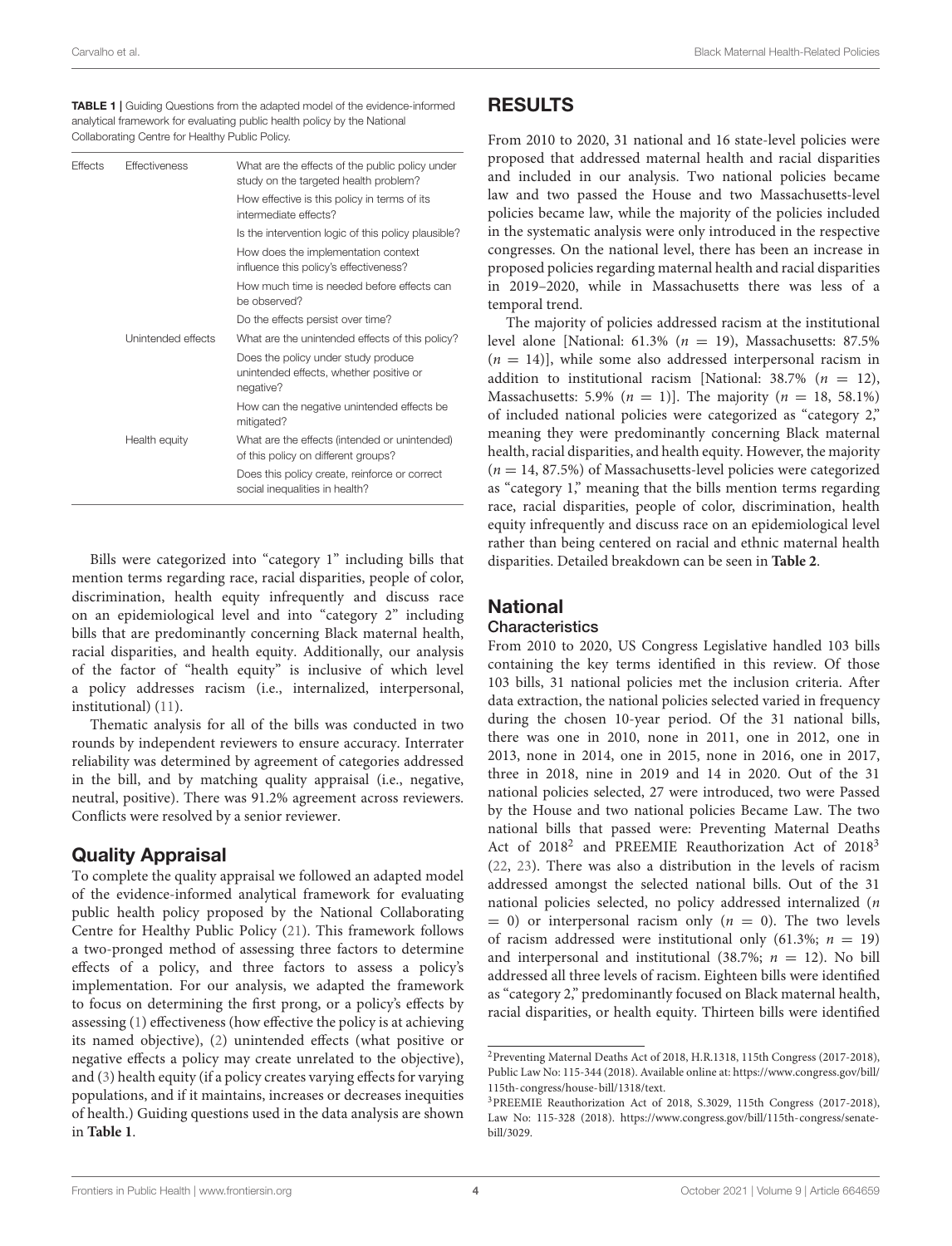#### <span id="page-4-0"></span>TABLE 2 | Characteristics and quality appraisal of included national and Massachusetts state-level bills.

|                                                             |                  | National ( $N = 31$ ) |                  | Massachusetts ( $N = 16$ ) |
|-------------------------------------------------------------|------------------|-----------------------|------------------|----------------------------|
|                                                             | $\boldsymbol{n}$ | $\frac{0}{0}$         | $\boldsymbol{n}$ | $\%$                       |
| Introduced<br><b>Status</b>                                 | 27               | 87.10                 | 13               | 81.25                      |
| Passed house                                                | $\overline{c}$   | 6.45                  | $\circ$          | 0.00                       |
| Passed house & senate                                       | $\circ$          | 0.00                  | $\mathbf{1}$     | 6.25                       |
| Became law                                                  | $\overline{2}$   | 6.45                  | $\overline{2}$   | 12.5                       |
| Year introduced<br>2010                                     | 1                | 3.23                  | $\circ$          | 0.00                       |
| 2011                                                        | 0                | 0.00                  | 5                | 31.25                      |
| 2012                                                        | 1                | 3.23                  | 1                | 6.25                       |
| 2013                                                        | 1                | 3.23                  | $\mathbf{2}$     | 12.5                       |
| 2014                                                        | 0                | 0.00                  | $\circ$          | 0.00                       |
| 2015                                                        | 1                | 3.23                  | 1                | 6.25                       |
| 2016                                                        | $\circ$          | 0.00                  | $\circ$          | 0.00                       |
| 2017                                                        | 1                | 3.23                  | $\overline{2}$   | 12.5                       |
| 2018                                                        | 3                | 9.68                  | $\mathbf{1}$     | 6.25                       |
| 2019                                                        | 9                | 29.03                 | 3                | 18.75                      |
| 2020                                                        | 14               | 45.16                 | 1                | 6.25                       |
| $\overline{c}$<br>Score on addressing black maternal health | 18               | 58.06                 | $\overline{2}$   | 12.5                       |
| $\mathbf{1}$                                                | 13               | 41.94                 | 14               | 87.5                       |
| Level of racism addressed<br>Institutional                  | 19               | 61.29                 | 14               | 87.5                       |
| Interpersonal                                               | $\circ$          | 0.00                  | $\mathbf{1}$     | 5.88                       |
| Institutional & Interpersonal                               | 12               | 38.71                 | $\mathbf{1}$     | 5.88                       |
| Quality appraisal: effectiveness<br>Positive                | 19               | 61.29                 | 12               | 70.59                      |
| Neutral                                                     | 5                | 16.13                 | $\overline{2}$   | 11.76                      |
| Positive/Neutral                                            | $\overline{7}$   | 22.58                 | $\overline{2}$   | 11.76                      |
| Quality appraisal: unintended effects<br>Positive           | 13               | 41.94                 | $\overline{7}$   | 41.18                      |
| Neutral                                                     | 13               | 41.94                 | $\overline{4}$   | 23.53                      |
| Negative                                                    | 3                | 9.68                  | 5                | 29.41                      |
| Positive/Neutral                                            | 1                | 3.23                  | $\circ$          | 0.00                       |
| Negative/Neutral                                            | $\mathbf{1}$     | 3.23                  | $\circ$          | 0.00                       |
| Quality appraisal: health equity<br>Positive                | 17               | 54.84                 | 11               | 68.75                      |
| Neutral                                                     | 8                | 25.81                 | 3                | 18.75                      |
| Positive/Neutral                                            | 5                | 16.13                 | $\mathbf{2}$     | 12.5                       |
| Negative/Neutral                                            | 1                | 3.23                  | $\circ$          | 0.00                       |

*In the category of "Scoring on Addressing Black Maternal Health," a score of 1 indicates the bill mention terms regarding race, racial disparities, people of color, discrimination, health equity infrequently, a score of 2 indicates the bill directly concerns Black maternal health, racial disparities, and health equity.*

as "category 1". Full details of included national bills can be seen in **[Table 3](#page-5-0)**.

#### Thematic Findings

After data collection and distillation of national policies concerning maternal health from 2010 to 2020, 31 national policies were identified meeting the inclusion criteria. Thematic findings include 38 themes (seen in **[Table 4](#page-6-0)**), with most frequent themes including: Expanding funding for maternal health research ( $n = 16$ ), Diversifying Healthcare Workforce/Committees ( $n = 9$ ), Increasing insurance coverage, training and inclusion of doulas, community birth workers, childbirth educators, lactation consultants and midwives (n  $= 9$ ), Expanding Medicaid coverage to 1 year postpartum (*n* 

= 6) and Improving Medical Training for Maternal Health Workers ( $n = 6$ ).

Five policies total included in this review were proposed prior to 2018. Three policies were proposed in 2018, 9 policies in 2019, and 14 policies in 2020. Three themes identified in policies were related to the current pandemic, including: Inclusion of Pregnant People in Vaccine Development for COVID19 ( $n =$ 2), Funding for Research in Maternal Health & COVID19 (n = 2), and Occupation Risk for Pregnant People & COVID-19  $(n = 2)$ . Several themes were related to racial disparities and discrimination, but one theme was identified specific to Black women who give birth: Programs on education, civil rights, and maternal health for Black women and girls  $(n = 1)$ .

The themes of the two bills that became law included (1) expanding funding for research on maternal and infant health, (2) improving data collection, and (3) implementing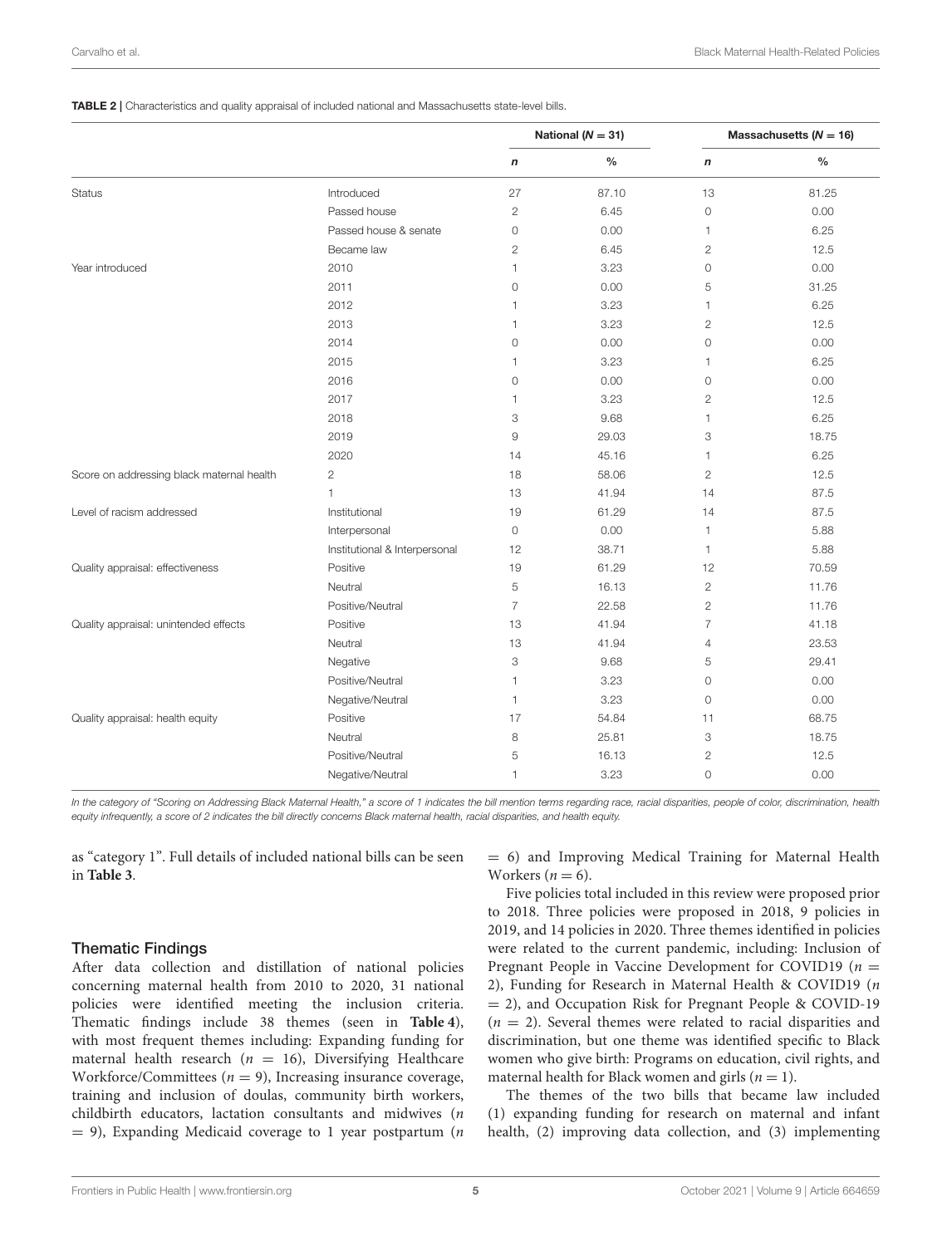<span id="page-5-0"></span>TABLE 3 | Summary of quality appraisal, status, and category ranking of included national bills.

| Title                                                | Year | <b>Status</b> | Score on addressing<br>black maternal<br>health | <b>Effectiveness</b> | <b>Unintended</b><br>effects | <b>Health equity</b> | Level of racism<br>addressed     |
|------------------------------------------------------|------|---------------|-------------------------------------------------|----------------------|------------------------------|----------------------|----------------------------------|
| Moms MATTER Act of<br>2020                           | 2020 | Introduced    | 2                                               | Neutral              | Negative                     | Neutral/Negative     | Institutional                    |
| Maternal Health<br>Quality Improvement Act of 2020   | 2020 | Passed House  | 1                                               | Neutral              | Negative                     | Neutral              | Institutional                    |
| Maternal Health<br>Pandemic Response Act of 2020     | 2020 | Introduced    | $\overline{c}$                                  | Positive             | Positive                     | Positive             | Institutional                    |
| Data to Save<br>Moms Act                             | 2020 | Introduced    | $\mathbf{2}$                                    | Positive             | Positive                     | Positive             | Institutional<br>& Interpersonal |
| Social<br>Determinants for Moms Act of<br>2020       | 2020 | Introduced    | $\overline{c}$                                  | Positive             | Positive                     | Positive             | Institutional                    |
| <b>IMPACT</b> to Save<br>Moms Act of 2020            | 2020 | Introduced    | 2                                               | Positive             | Positive                     | Positive             | Institutional                    |
| Perinatal<br>Workforce Act of 2020                   | 2020 | Introduced    | $\overline{c}$                                  | Positive             | Neutral/Positive             | Positive             | Institutional<br>& Interpersonal |
| Protect Black<br>Women and Girls Act of 2020         | 2020 | Introduced    | $\overline{c}$                                  | Neutral/Positive     | Neutral                      | Positive             | Institutional                    |
| <b>Black Maternal</b><br>Health Momnibus Act of 2020 | 2020 | Introduced    | 2                                               | Positive             | Neutral                      | Positive             | Institutional &<br>Interpersonal |
| <b>TRICARE Coverage</b><br>for Doula Support Act     | 2020 | Introduced    | 1                                               | Neutral/Positive     | Neutral                      | Neutral/Positive     | Institutional<br>& Interpersonal |
| Mothers and<br>Newborns Success Act                  | 2020 | Introduced    | $\overline{c}$                                  | Positive             | Positive                     | Neutral/Positive     | Institutional                    |
| Mothers and<br>Newborns Success Act                  | 2020 | Introduced    | $\mathbf{2}$                                    | Neutral/Positive     | Neutral                      | Positive             | Institutional<br>& Interpersonal |
| Anti-Racism in<br>Public Health Act of 2020          | 2020 | Introduced    | $\mathbf{2}$                                    | Positive             | Positive                     | Positive             | Institutional &<br>Interpersonal |
| <b>Helping MOMS Act</b><br>of 2020                   | 2020 | Passed House  | 1                                               | Positive             | Positive                     | Positive             | Institutional                    |
| MOMMA'S<br>Act                                       | 2019 | Introduced    | 2                                               | Positive             | Positive                     | Positive             | Institutional &<br>Interpersonal |
| Maternal CARE<br>Act                                 | 2019 | Introduced    | $\overline{c}$                                  | Neutral              | Negative                     | Neutral              | Institutional<br>& Interpersonal |
| <b>Healthy MOMMIES</b><br>Act                        | 2019 | Introduced    | $\mathbf{2}$                                    | Positive             | Positive                     | Neutral              | Institutional &<br>Interpersonal |
| Mamas First<br>Act                                   | 2019 | Introduced    | 1                                               | Neutral/Positive     | Positive                     | Positive             | Institutional<br>& Interpersonal |
| Healthy MOM<br>ACT                                   | 2019 | Introduced    | 1                                               | Positive             | Positive                     | Neutral              | Institutional                    |
| Excellence in Maternal Health<br>Act of 2019         | 2019 | Introduced    | $\mathbf{2}$                                    | Neutral              | Neutral                      | Neutral/Positive     | Institutional<br>& Interpersonal |
| <b>MOMS Act</b><br>of 2019                           | 2019 | Introduced    | 1                                               | Positive             | Neutral                      | Positive             | Institutional                    |
| <b>MOMMIES</b><br>Act                                | 2019 | Introduced    | 1                                               | Positive             | Neutral                      | Positive             | Institutional                    |
| Rural MOMs<br>Act                                    | 2019 | Introduced    | 1                                               | Positive             | Neutral                      | Positive             | Institutional                    |
| <b>PREEMIE</b><br>Reauthorization Act                | 2018 | Became Law    | 1                                               | Neutral/Positive     | Neutral                      | Neutral              | Institutional                    |
| <b>Ending Maternal</b><br>Mortality Act of 2018      | 2018 | Introduced    | 1                                               | Neutral/Positive     | Neutral/Negative             | Neutral              | Institutional                    |
| Preventing<br>Maternal Deaths Act of 2018            | 2018 | Became Law    | 1                                               | Positive             | Positive                     | Positive/Neutral     | Institutional                    |
| Save Women's<br>Preventive Care Act                  | 2017 | Introduced    | 1                                               | Neutral              | Neutral                      | Neutral              | Institutional                    |

*(Continued)*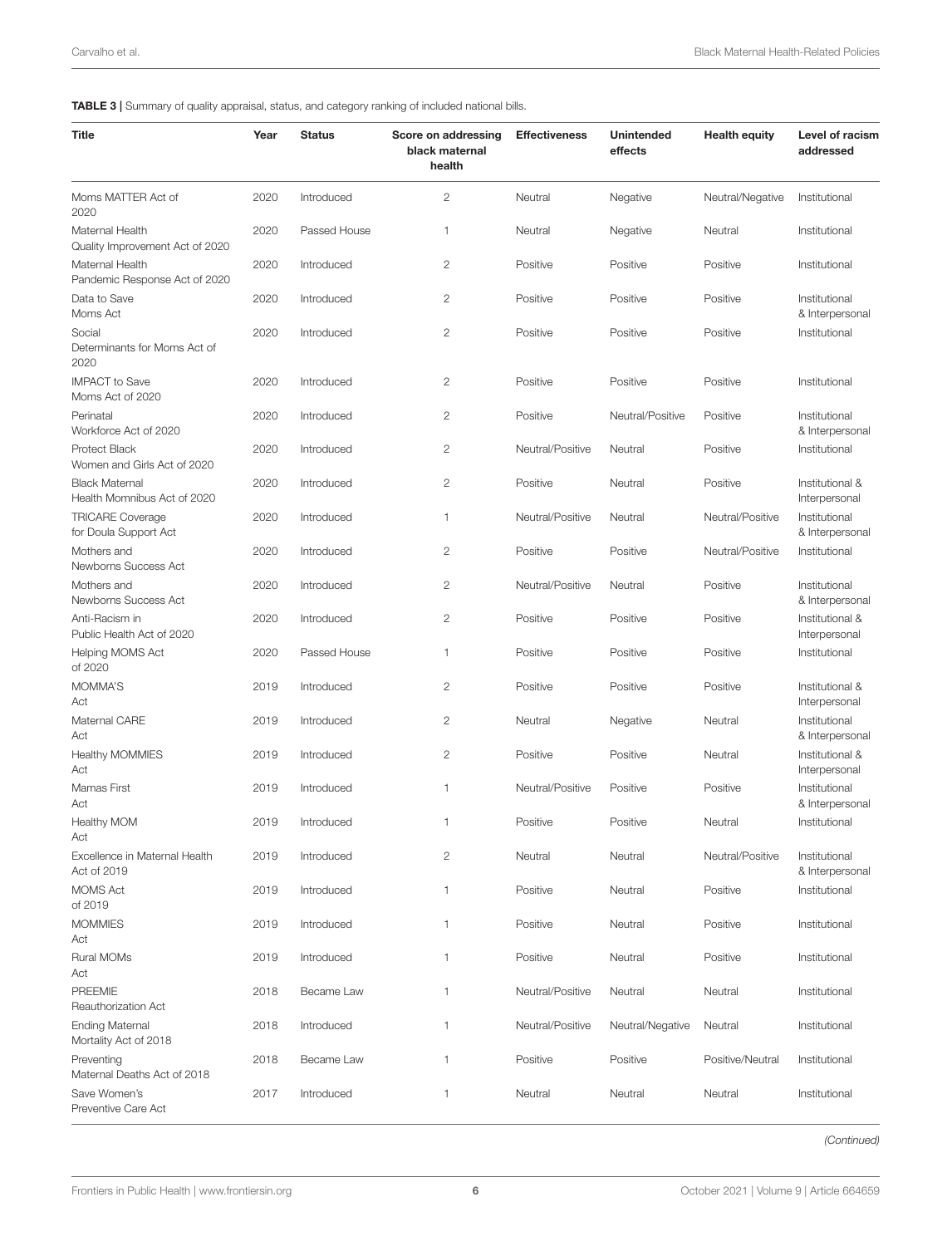#### TABLE 3 | Continued

| <b>Title</b>                                           | Year | <b>Status</b> | Score on addressing<br>black maternal<br>health | <b>Effectiveness</b> | <b>Unintended</b><br>effects | <b>Health equity</b> | Level of racism<br>addressed     |
|--------------------------------------------------------|------|---------------|-------------------------------------------------|----------------------|------------------------------|----------------------|----------------------------------|
| 21st Century<br>Women's Health Act of 2015             | 2015 | Introduced    |                                                 | Neutral/Positive     | Neutral                      | Neutral              | Institutional                    |
| MOMS for the<br>21st Century Act                       | 2013 | Introduced    | 2                                               | Positive             | Positive                     | Neutral/Positive     | Institutional                    |
| <b>Health Equity</b><br>and Accountability Act of 2012 | 2012 | Introduced    | $\mathfrak{p}$                                  | Positive             | Neutral                      | Positive             | Institutional                    |
| Maternity Care<br>Improvement Act of 2010              | 2010 | Introduced    | 2                                               | Positive             | Neutral                      | Positive             | Institutional<br>& Interpersonal |

*In the category of "Scoring on Addressing Black Maternal Health," a score of 1 indicates the bill mention terms regarding race, racial disparities, people of color, discrimination, health equity infrequently, a score of 2 indicates the bill directly concerns Black maternal health, racial disparities, and health equity.*

<span id="page-6-0"></span>TABLE 4 | Summary of themes in national and Massachusetts state-level bills included in the systematic review.

| National ( $N = 31$ )                                                                                    |    | Massachusetts ( $N = 16$ ) |                                                                    |                  |               |  |
|----------------------------------------------------------------------------------------------------------|----|----------------------------|--------------------------------------------------------------------|------------------|---------------|--|
| <b>Theme</b>                                                                                             |    | $\frac{0}{0}$              | <b>Theme</b>                                                       | $\boldsymbol{N}$ | $\frac{0}{0}$ |  |
| Expand funding for research on maternal health                                                           | 16 | 51.61                      | Establish Medicare for All                                         | 11               | 68.75         |  |
| Diversify healthcare workforce                                                                           | 9  | 29.03                      | Inclusion of midwives on maternity care teams                      | 3                | 18.75         |  |
| Increased insurance coverage, training and inclusion of<br>doulas, community birth workers, and midwives | 9  | 29.03                      | Insurance coverage for doula services                              |                  | 6.25          |  |
| Expansion of Medicaid coverage to 1 year postpartum                                                      | 6  | 19.35                      | Formation of a committee/taskforce to reduce racial<br>disparities |                  | 6.25          |  |
| Improve training of clinical professionals                                                               | 6  | 19.35                      |                                                                    |                  |               |  |
| Improve data collection                                                                                  | 5  | 16.13                      |                                                                    |                  |               |  |
| Implement implicit bias trainings                                                                        | 5  | 16.13                      |                                                                    |                  |               |  |
| Expand telemedicine                                                                                      | 5  | 16.13                      |                                                                    |                  |               |  |
| Formation of a committee/taskforce to reduce racial disparities                                          | 5  | 16.13                      |                                                                    |                  |               |  |
| Expand funding for research on discrimination and social<br>determinants of health                       | 5  | 16.13                      |                                                                    |                  |               |  |
| Payment Reform                                                                                           | 4  | 12.90                      |                                                                    |                  |               |  |

and expanding state Maternal Mortality Review Committees (MMRCs). The themes included in the two bills that only passed the house included: (1) expanding Medicaid coverage to 1 year postpartum, (2) improving coverage of doula services, (3) implementing a bundled payment model, (4) expanding telemedicine, and (5) expanding funding for research on maternal health, specifically in rural communities.

#### Quality Appraisal

In utilizing a modified version of the analytical framework for evaluating public health policy described in the Methods section, data was extracted from each policy related to effectiveness of the policy, unintended effects of the policy, and health equity. For each of these components, a value of positive, neutral, negative, neutral/positive or neutral/negative was assigned. For evaluation of effectiveness of policies, 19 were identified as having a positive effect (e.g., supporting community-level research or encouraging diversity in committee/ task force bodies), seven identified as neutral/positive (e.g., lacking specificity of insurance expansion, but increasing services generally), and five as having neutral effect (e.g., mentioning grant programs without specifically outlining steps/directives).

For the component of unintended effects, 13 were identified as having neutral unintended effects (e.g., adding various grant programs that may or may not be effective), 13 as positive unintended effects (e.g., insurance expansion & increased access to quality care long-term), and three as having potential negative unintended effects (e.g., policy attempts at increasing diversification of task force membership asking members to serve without additional pay). One policy was classified as neutral/positive unintended effect, and one policy classified as having a neutral/negative unintended effect.

For the component of health equity, 17 policies were identified as having positive impact on health equity (e.g., policy issuing a call for increased research and initiatives to address social determinants of health, and how they affect racial disparities), eight having neutral impact on health equity (e.g., policy briefly mentioning existence of racial and ethnic disparities, but not offering solutions to racial disparities in legislation), and none were identified as having a negative impact on health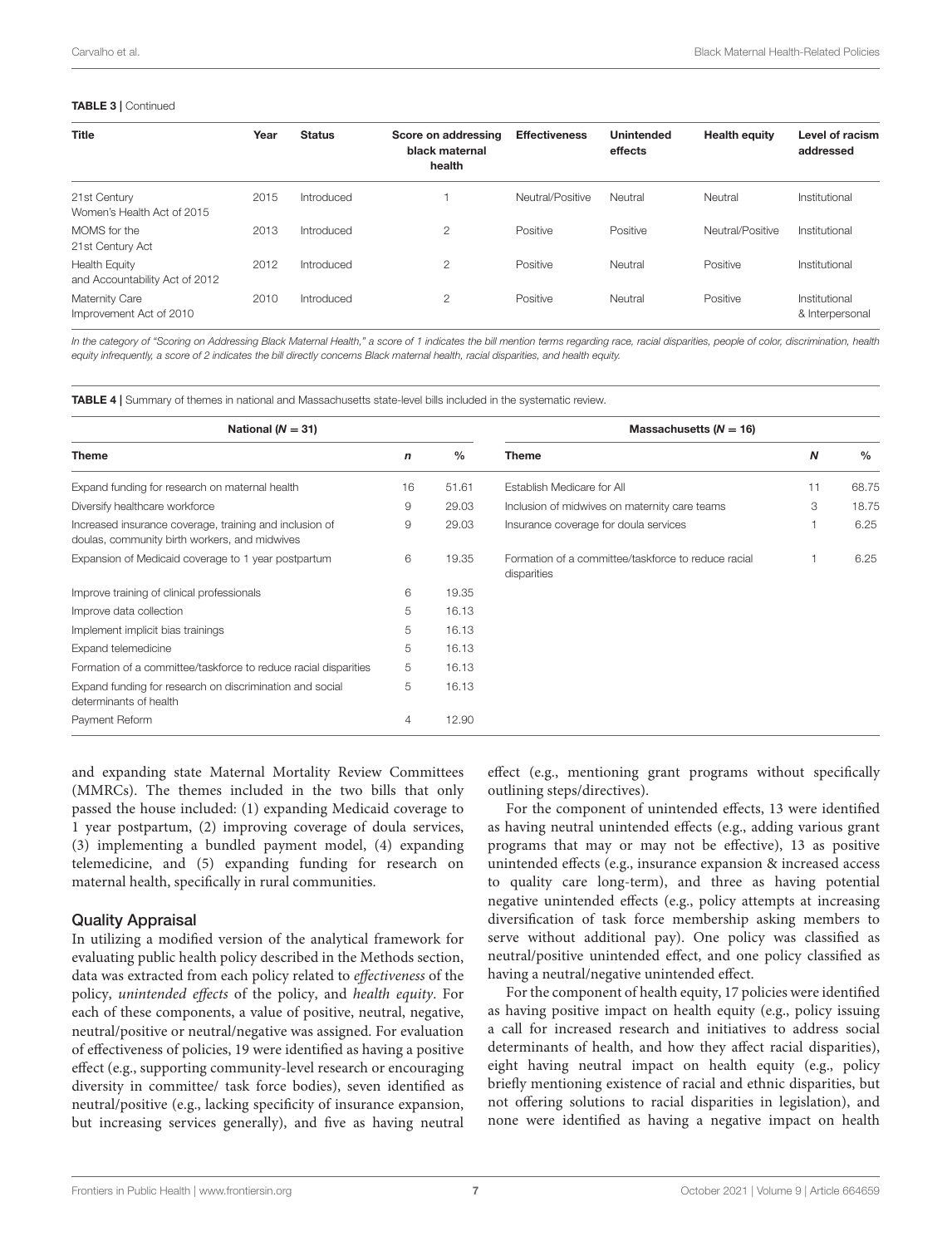equity. Four policies were classified as having a neutral/positive impact on health equity, with one policy classified as having a neutral/negative impact on health equity.

#### **Massachusetts Characteristics**

#### From 2010 to 2020, the Massachusetts State Legislature handled 158 bills containing the key terms identified for this review. Of those 158 bills, 16 met inclusion criteria. Massachusetts varied in the number of bills proposed per year across this 10-year period, seen in detail in **[Table 5](#page-8-0)**. During this 10-year period, two of those bills passed, while the other 14 remain with the status of being introduced. The bills that passed are (1) An Act Improving the Quality of Health Care and Reducing Costs through Increased Transparency, Efficiency and Innovation, which was signed by the Governor in 2012, and (2) An Act to Reduce Racial Inequities in Maternal Health<sup>[4](#page-7-0)</sup>, which was signed by the Governor on January 13, 2021 [\(24,](#page-11-18) [25\)](#page-11-19). The distribution in the levels of racism addressed amongst the selected Massachusetts bills are as follows: out of the total 16, one bill addressed only interpersonal racism (5.88%), one bill addressed both interpersonal and institutional racism (5.88%) and the rest addressed only institutional racism ( $n = 14, 87.5\%$ ). Two bills were identified as "category 2," predominantly focused on Black maternal health, racial disparities, or health equity. Fourteen bills were identified as "category 1."

### Thematic Findings

Sixteen Massachusetts policies were identified meeting the inclusion criteria. Of these, 14 policies were introduced, and two policies became law. Thematic findings include four themes, including: (1) Proposing Medicare for all (ex., mentions covering cost of maternity care/ family planning through perinatal), (2) Supporting midwife involvement on maternity care teams, and (3) Proposing Medicaid coverage for doula services (4) Formation of a committee to reduce maternal racial disparities. Of the two bills that became law the themes included: (1) Forming a committee to reduce maternal racial disparities and (2) expanding access to healthcare.

### Quality Appraisal

For evaluation of effectiveness of Massachusetts policies, 12 were identified as having a positive effect (e.g., comprehensively standardizing abortion access and sexual/reproductive health service access for vulnerable populations), two identified as neutral/positive (e.g., legislation containing a myriad of nonmaternal health parts, but additionally containing some language around expanding provider accessibility during pregnancy), and two as having neutral effect (e.g., actual implementation of policy impacted by health care context/culture.) For the component of unintended effects, five were identified as having unintended potential negative effects (e.g., allowance of disenrolled providers to continue being able to treat pregnant individuals, potentially allowing providers disenrolled for harmful reasons to work with patients), seven as positive unintended effects (e.g., broad language around maternity and fertility care allowing ability to insert abortion care and access underneath umbrella of coverage), and four as having neutral unintended effects (e.g., attempt to incentivize physicians to leave private practice in favor of CHCs.) For the component of health equity, 11 policies were identified as having positive impact on health equity (e.g., correcting social inequities through increasing representation in legislation), three having neutral impact on health equity (e.g., simple reference to culturally competent providers), and two as having a neutral positive impact on health equity (e.g., containing language noting performance benchmarks for hospitals shall include reduction of racial and ethnic disparities without clarifying disparities and consequences to hospitals that don't abide.) None were identified as having a negative or neutral negative impact on health equity.

# **DISCUSSION**

This systematic policy review investigated legislation proposed and passed to address Black maternal health in Massachusetts and at the national level from 2010 to 2020. Specifically, we analyzed and compared policies between Massachusetts and the federal government regarding health equity in maternal care and improving Black maternal health to determine what could be implemented on a national level that Massachusetts has proposed. Overall, we found that there is a lack of legislation that would address maternal racial disparities that is passed at both the federal level and in Massachusetts. At the federal level, only two bills were passed out of 31 proposed, and in Massachusetts, only two bills were passed of the 16 proposed. Even still, the bills that have passed (National: PREEMIE Reauthorization Act of 2018 and Preventing Maternal Deaths Act of 2018, Massachusetts: An Act to Reduce Racial Inequities in Maternal Health and An Act Improving the Quality of Health Care and Reducing Costs through Increased Transparency, Efficiency and Innovation<sup>[5](#page-7-1)</sup>) represent only initial movement toward improving maternal outcomes over time [\(22–](#page-11-16)[25\)](#page-11-19).

The bills that became law on the national levels sought to address Black maternal health by identifying disparities through improved data collection, including the establishment of maternal mortality review committees (MMRC) across the country and a standardized form, the Maternal Mortality Review Information Application (MMRIA<sup>[6](#page-7-2)</sup>), through the Centers of Disease Control and Prevention (CDC)'s "Review to Action" program (Maternal Mortality Review Information Application, MMRIA). This seeks to standardize the process of reporting and analyzing maternal death across the country to determine preventability, factors that contribute to the deaths, and what areas in particular need

<span id="page-7-0"></span><sup>4</sup>An Act to Reduce Racial Inequities in Maternal Health, no. H.4818, 191st Congress of MA (2019-2020) (2021). Available online at: [https://malegislature.gov/](https://malegislature.gov/Bills/191/H4818) [Bills/191/H4818.](https://malegislature.gov/Bills/191/H4818)

<span id="page-7-1"></span><sup>5</sup>An Act Improving the Quality of Health Care and Reducing Costs through Increased Transparency, Efficiency and Innovation, no. S. 2400, 187th Congress of Ma (2011-2012) (2012). Available online at: [https://malegislature.gov/Bills/187/](https://malegislature.gov/Bills/187/S2400) [S2400.](https://malegislature.gov/Bills/187/S2400)

<span id="page-7-2"></span><sup>&</sup>lt;sup>6</sup> Maternal Mortality Review Information Application (MMRIA). Review to Action. Available online at: [http://www.mmria.org/.](http://www.mmria.org/)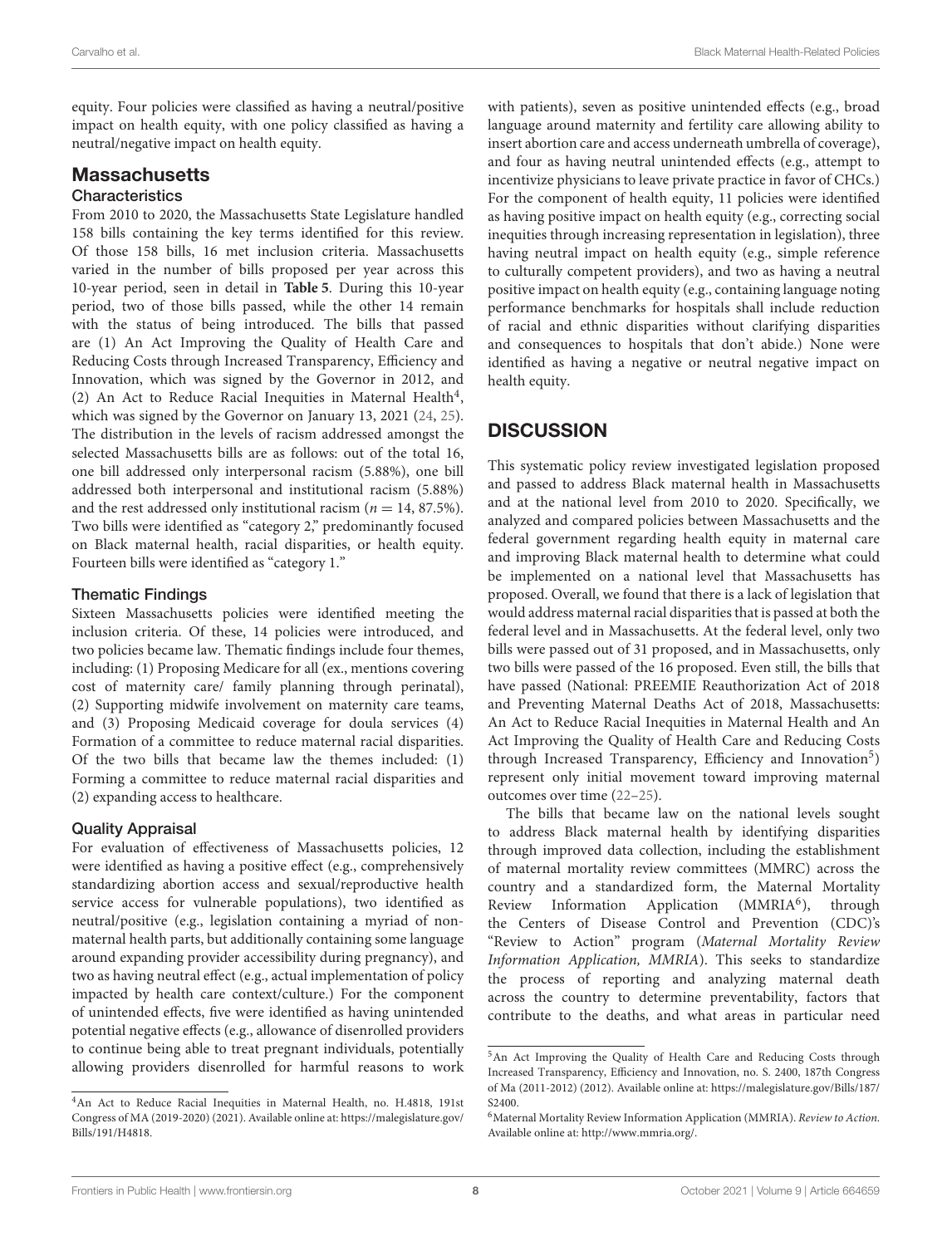#### <span id="page-8-0"></span>TABLE 5 | Summary of quality appraisal, status, and category ranking of included Massachusetts state-level bills.

| Title                                                                                                                                                                                                   | Year | <b>Status</b>   | Score on addressing<br>black maternal health | <b>Effectiveness</b>      | Unintended<br>effects | <b>Health equity</b> | Level of racism<br>addressed     |
|---------------------------------------------------------------------------------------------------------------------------------------------------------------------------------------------------------|------|-----------------|----------------------------------------------|---------------------------|-----------------------|----------------------|----------------------------------|
| An Act Relative<br>to Medicaid Coverage for Doula<br>Services                                                                                                                                           | 2020 | Introduced      | $\overline{c}$                               | Positive                  | Negative              | Positive             | Interpersonal<br>& Institutional |
| An Act to Reduce<br>Racial Inequities in Maternal Health                                                                                                                                                | 2020 | Became<br>law   | $\mathbf{2}$                                 | Positive                  | Neutral               | Positive             | Institutional                    |
| An Act Relative<br>to Out-of-Hospital Birth Access and<br>Safety                                                                                                                                        | 2019 | Introduced      | 1                                            | Positive                  | Negative              | Positive             | Interpersonal                    |
| An Act Advancing the Health of<br>Pregnant Persons                                                                                                                                                      | 2019 | Introduced      | 2                                            | Positive                  | Positive              | Positive             | Institutional                    |
| An Act<br>Establishing Medicare For All in<br>Massachusetts                                                                                                                                             | 2019 | Introduced      | 1                                            | Neutral/Positive Negative |                       | Positive             | Institutional                    |
| An Act<br>Establishing the Honorable Peter V.<br>Kocot Act to Enhance Access to High<br>Quality, Affordable and Transparent<br>Healthcare in the Commonwealth                                           | 2018 | Introduced      | $\mathbf{1}$                                 | Positive                  | Positive              | Neutral              | Institutional                    |
| An Act to<br>Strengthen Behavioral Health<br>Integration                                                                                                                                                | 2017 | Introduced      | 1                                            | Positive                  | Positive              | Neutral/Positive     | Institutional                    |
| An Act<br>Establishing Improved Medicare For<br>All in Massachusetts                                                                                                                                    | 2017 | Passed<br>House | 1                                            | Positive                  | Positive              | Positive             | Institutional                    |
| An Act<br>Establishing Medicare For All in<br>Massachusetts                                                                                                                                             | 2015 | Introduced      | $\mathbf{1}$                                 | Positive                  | Positive              | Positive             | Institutional                    |
| An Act to<br>Provide Improved Medicare For All                                                                                                                                                          | 2013 | Introduced      | $\mathbf{1}$                                 | Positive                  | Positive              | Positive             | Institutional                    |
| An Act Relative<br>to Certified Professional Midwives                                                                                                                                                   | 2013 | Introduced      | 1                                            | Positive                  | Neutral               | Neutral/Positive     | Institutional                    |
| An Act Relative<br>to Healthcare Quality Improvement<br>and Cost Reduction Act of 2012                                                                                                                  | 2012 | Introduced      | 1                                            | Neutral/Positive Negative |                       | Positive             | Institutional                    |
| An Act<br>Encouraging Nurse Practitioner and<br>Physician Assistant Practice of<br>Primary Care                                                                                                         | 2011 | Introduced      | $\mathbf{1}$                                 | Neutral                   | Negative              | Positive             | Institutional                    |
| An Act to<br>Provide Improved Medicare For All                                                                                                                                                          | 2011 | Introduced      | 1                                            | Positive                  | Positive              | Positive             | Institutional                    |
| An Act to Ensure<br>Quality, Affordability and Access to<br>Primary and Preventive Health Care,<br>to Eliminate<br>Health Disparities, and to Enhance<br>Economic Growth Throughout the<br>Commonwealth | 2011 | Introduced      |                                              | Positive                  | Neutral               | Neutral              | Institutional                    |
| An Act Improving<br>the Quality of Health Care and<br>Reducing Costs Through Increased<br>Transparency,<br>Efficiency and Innovation                                                                    | 2011 | Became<br>law   | $\mathbf{1}$                                 | Neutral                   | Neutral               | Neutral              | Institutional                    |

*In the category of "Scoring on Addressing Black Maternal Health," a score of 1 indicates the bill mention terms regarding race, racial disparities, people of color, discrimination, health equity infrequently, a score of 2 indicates the bill directly concerns Black maternal health, racial disparities, and health equity.*

to be addressed in a more holistic manner, through the interprofessional MMRC team. Another aspect of the bills that have become law nationally is to allocate funding for

research on preterm birth. Expanding funding for research on the topic has been a predominant theme amongst the included national bills.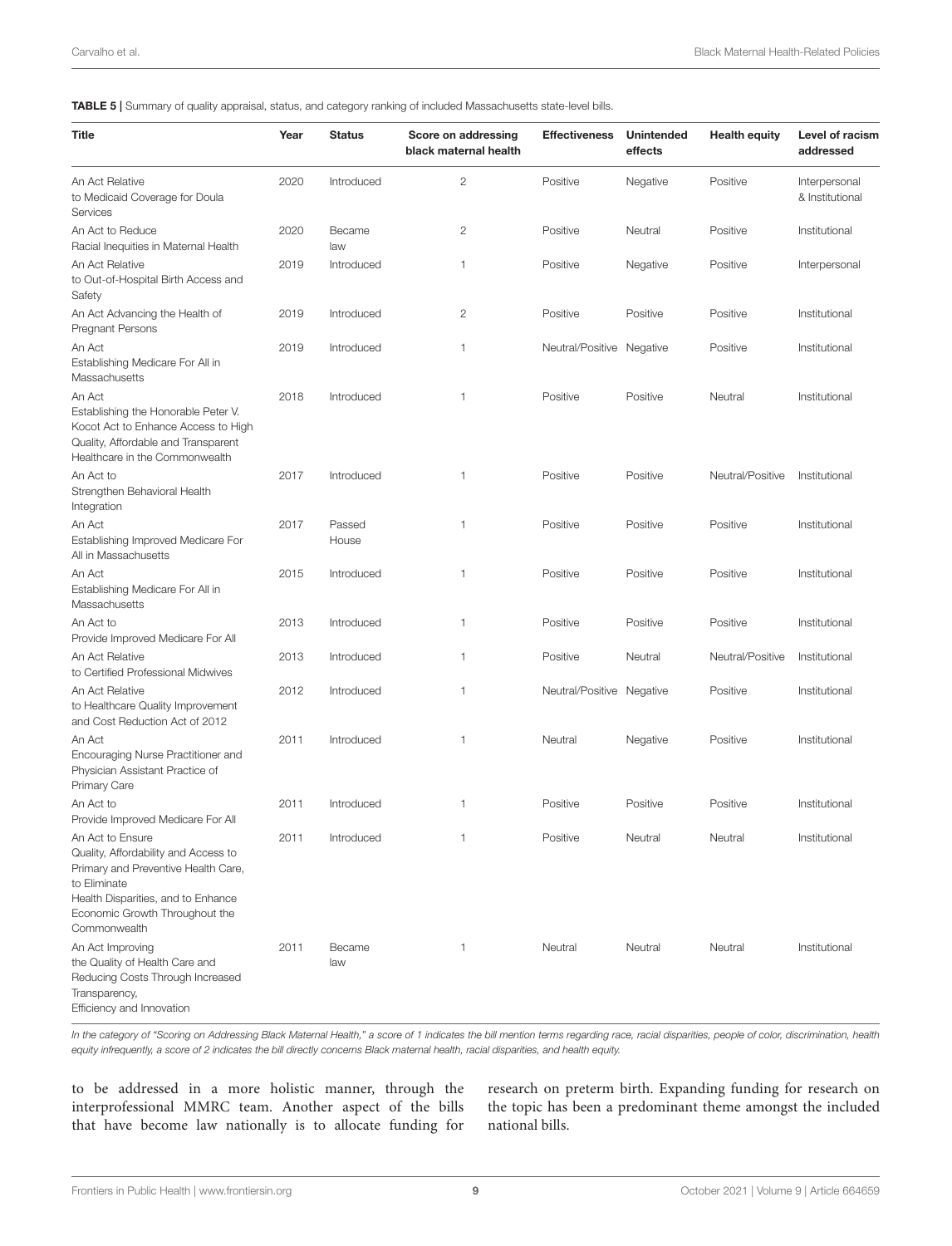Additionally, two bills nationally passed the House of Representatives but have not been voted upon in the Senate: The Maternal Health Quality Improvement Act of 2020<sup>[7](#page-9-0)</sup> and The Helping MOMS Act of 2020 $^8$  $^8$  [\(26,](#page-11-20) [27\)](#page-11-21). While it is unclear whether these two bills will become law, they address several focuses that have been commonly proposed in other bills that remained stagnant in the House of Representative or Senate.

In Massachusetts, one bill that became law, An Act to Reduce Racial Inequities in Maternal Health, established a diverse commission specifically to examine and make recommendations to reduce racial inequities in maternal health [\(25\)](#page-11-19). The other bill that passed into law, An Act Improving the Quality of Health Care and Reducing Costs through Increased Transparency, Efficiency and Innovation, aimed to improve the quality of healthcare and reduce healthcare costs through increased transparency, efficiency, and innovation within the healthcare system [\(24\)](#page-11-18). Lastly, the bill that passed the House but has not been passed in the Senate, An Act Establishing Improved Medicare For All in Massachusetts,<sup>[9](#page-9-2)</sup> would enact Medicare for all residents in the state and establish a statewide healthcare trust to disburse funds for medical treatment [\(28\)](#page-11-22).

### Themes

Two of the most salient themes noted across policies were similar at the federal level and in Massachusetts. First, bills identified the need for increased roles and support for doulas and midwives. Although these bills did not directly address Black maternal health, heightening the availability, compensation, and services that doulas and midwives can offer will likely result in healthier outcomes for Black mothers. Previous research demonstrated that Black women experience lower risk for cesarean birth and intrapartum analgesia with the presence of a doula who can provide continual emotional and relational support through birth [\(29\)](#page-11-23). Given the substantial association between doula services and labor and delivery outcomes, some states such as Oregon and Minnesota have already expanded Medicaid to support doula services [\(30\)](#page-11-24). However, this is yet to be supported on a national level or in Massachusetts. These bills also propose Medicaid expansion for other birth and breastfeeding support roles, such as childbirth educators and lactation consultants. Studies demonstrate that attending childbirth classes reduce labor interventions and risk for cesarean birth [\(31\)](#page-11-25). Access to lactation consultants and lactation education has been shown to increase initiation of breastfeeding and likelihood of exclusive breastfeeding, which improves health outcomes such as disease burden for both mother and child [\(32,](#page-11-26) [33\)](#page-11-27). The bills that were included under this theme addressed two aspects of expanding the roles of doulas, midwives, lactation consultants, and community health workers. The bills both called for greater inclusion of these professions into the birth setting, policy development, MMRCs, and research while also proposing increased access to these professions by expanding insurance coverage, including Medicaid, to cover their services and establishing community-based training and recruitment efforts to increase the workforce numbers and diversity.

Another similar theme for bills at the federal level and in Massachusetts was diversification of committees to address maternal health disparities. Diversifying committees may lead to greater health equity by providing a platform for communities of color to have representation in discussions of maternal health. Federal level bills also proposed further diversifying the healthcare workforce. Studies have shown that a shared racial identity between Black mothers and providers may halve the mortality rate of Black infants [\(34\)](#page-11-28).

One other core theme that emerged at the federal level was funding for research expansion. With the recent recognition of Black maternal health as a public health crisis, there may be a temporary surge in funding to investigate racial disparities in healthcare settings. However, for the multipronged societal intervention required to alter the underlying institutional racism that has resulted in maternal racial disparities, long-term funding will be required across many different settings and areas of study. This will include funding to create effective community-level interventions for social determinants of health, such as housing, employment, and other environmental barriers to health equity.

In Massachusetts, there was particular emphasis to enact Medicare for all, which is a single payer health care financing system for all residents. This includes coverage for prenatal, pregnancy, and postpartum services, and would allow for care beyond the current coverage of 60 days postpartum through Medicaid for women who meet poverty level financial thresholds. Medicaid prioritizes coverage for pregnant women and finances over 4 in 10 births in the United States [\(35\)](#page-11-29). However, nearly onethird of maternal mortalities occur between 1 week and 1 year postpartum, the majority of whom are Black women [\(5\)](#page-11-1). This therefore suggests the need for expansion of Medicaid coverage to 1 year postpartum [\(36\)](#page-11-30). States can apply for a waiver to extend postpartum coverage, but only the federal government can alter the length of postpartum coverage. Recently, the Helping MOMS Act of 2020, a bill that proposes lengthening postpartum coverage to 1 year, has passed the House of Representatives and is one of the most common themes identified in 19.4% of bills at the federal level, but has yet to be enacted as law (citepbib700).

### Massachusetts vs. National (Quality Appraisal)

Across analyses, both federal and Massachusetts level legislature were determined to have a neutral or positive effect, with most also having positive or neutral unintended effects and a positive impact on health equity. However, it is important to note that because these analyses included legislation that specifically addressed terms related to race and health equity, there may be a difference in unintended effects and health equity between bills included here and others that only mention race

<span id="page-9-0"></span><sup>7</sup>Maternal Health Quality Improvement Act of 2020, no. H.R. 4995, 116th Congress (2019-2020) (2020). Available online at: [https://www.congress.gov/bill/](https://www.congress.gov/bill/116th-congress/house-bill/4995/text) [116th-congress/house-bill/4995/text.](https://www.congress.gov/bill/116th-congress/house-bill/4995/text)

<span id="page-9-1"></span><sup>8</sup>Helping MOMS Act of 2020, no. H.R. 4996, 116th Congress (2019-2020) (2020). Available online at: [https://www.congress.gov/bill/116th-congress/house](https://www.congress.gov/bill/116th-congress/house-bill/4996)[bill/4996.](https://www.congress.gov/bill/116th-congress/house-bill/4996)

<span id="page-9-2"></span><sup>9</sup>An Act Establishing Improved Medicare For All in Massachusetts, no. H. 2987, 190th Congress of MA (2017-2018) (2018). Available online at: [https://](https://malegislature.gov/Bills/190/h2987) [malegislature.gov/Bills/190/h2987.](https://malegislature.gov/Bills/190/h2987)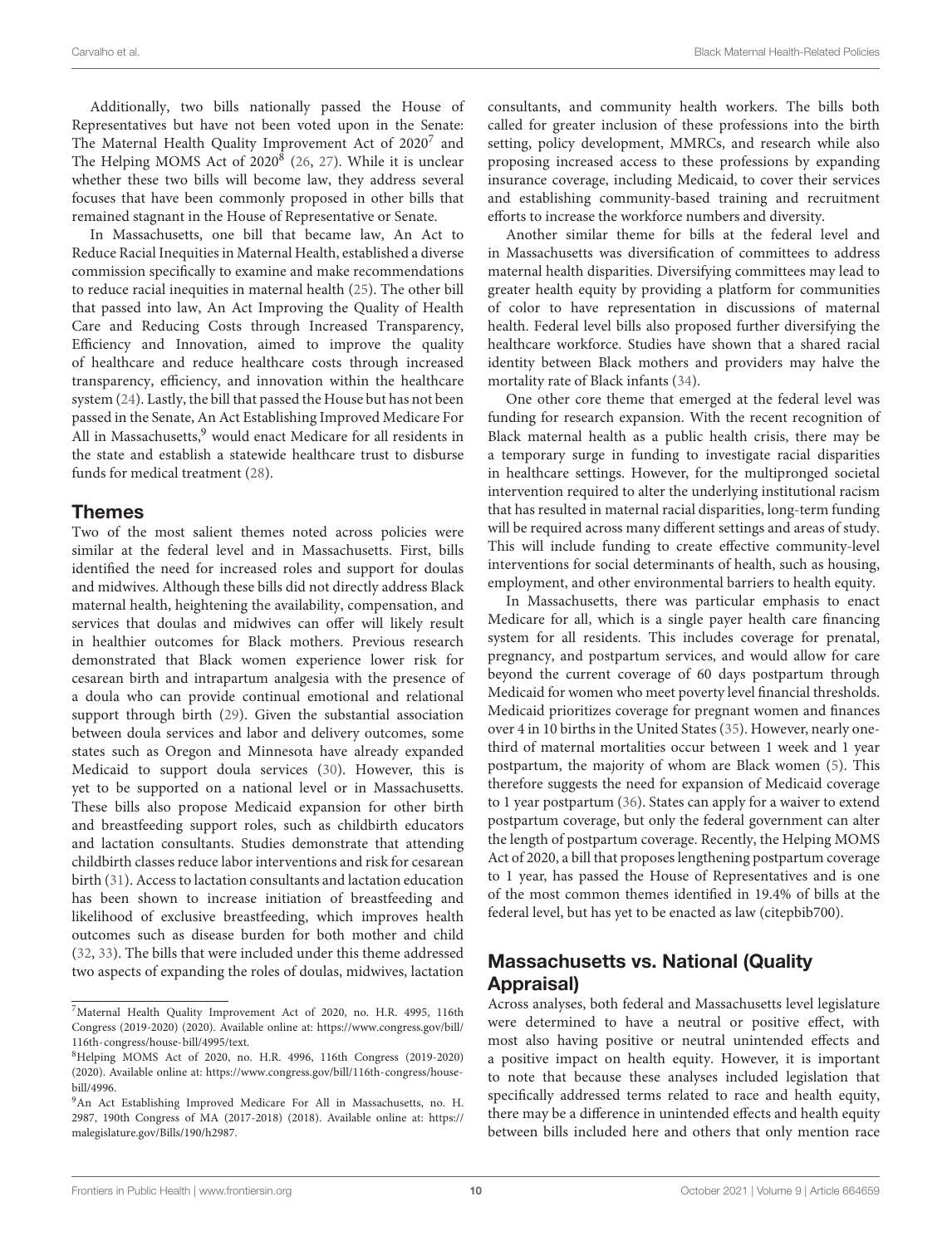in an epidemiological sense. For instance, previous research demonstrates that state-level policies that impact clinic closures and impose restrictions on gestational age for abortion increase mortality rates [\(37\)](#page-11-31).

Institutional and/or interpersonal racism were most commonly addressed across federal and Massachusetts policies. Federal policies may be particularly effective in addressing issues of health equity and racism, as federal policies provide a minimum standard to which all states must adhere. For example, if Medicaid were extended to 1 year postpartum at the federal level, racial disparities in maternal mortality may decrease across the population [\(36\)](#page-11-30). Although these analyses focus particularly on legislation related to maternal racial disparities, it is essential to also recognize that policies that relate to other aspects of institutional racism (i.e., housing, employment, education) also have the potential to make significant improvement in the health of Black women.

### Gaps Identified

At both the federal level and in Massachusetts, there are still many gaps to be addressed. In particular, postpartum depression within Black, Indigenous and People of Color (BIPOC) populations has yet to be identified as a focus within policy. However, studies suggest that there are great disparities between Black and white women in both diagnosis and treatment for postpartum depression [\(38\)](#page-11-32). Black women are less likely than their white counterparts both to attend postpartum appointments that might result in diagnosis of postpartum depression and to attend follow-up appointments to treat postpartum depressive symptoms [\(39\)](#page-11-33). Researchers speculate that many factors could be contributing to this outcome, including fear of racial discrimination from healthcare providers, mental health stigmas, and issues of access and practicality related to attending another appointment [\(40,](#page-11-34) [41\)](#page-12-0). Policies are needed to ensure equitable opportunity and access to diagnostics and follow-up treatment for Black women.

Another important gap to address is funding for hospitals with poor maternal health outcomes. This is especially important in hospitals that serve communities of color and low-income communities. One study showed that location of delivery accounted for 47.7% of racial disparities in severe maternal morbidity rates between Black and white mothers, with Black mothers being more likely to deliver at high-risk hospitals for severe maternal morbidity [\(42\)](#page-12-1). By implementing policies that allow for additional funding and resources in hospitals that primarily serve communities of color, we may begin to

### **REFERENCES**

<span id="page-10-0"></span>1. Chinn JJ, Eisenberg E, Artis Dickerson S, King RB, Chakhtoura N, Lim IAL, et al. Maternal mortality in the United States: research gaps, opportunities, and priorities. Am J Obstetr Gynecol. [\(2020\) 223:486–92.e6. doi: 10.1016/j.ajog.2020.](https://doi.org/10.1016/j.ajog.2020.07.021) 07.021

create more equitable systems for Black women and improve maternal outcomes.

Importantly, most policies aim to address the symptoms of institutional racism rather than the root causes. For instance, institutional racism has made it such that healthcare workers in decision-making roles are predominantly white males [\(43\)](#page-12-2). This in turn has resulted in several bills calling for diversity within the healthcare workforce at the national level. Certainly, diversity of healthcare providers may begin to improve patient-provider relationships for Black women, but it does not heal the deep wound and impact of institutional racism entirely. A single bill does not address the inherent racial bias woven into every part of the fabric of the healthcare system and American society that has ultimately manifested in the preventable deaths of Black mothers. Rather, it is clear that many of the symptoms of institutional racism will need to be addressed at the policy level in order to begin to alter the course of action required to reverse trends in maternal racial disparities.

### **CONCLUSIONS**

In this systematic review, we compare state-level legislation in Massachusetts to national level legislation addressing maternal health and racial disparities between 2010 and 2020. After accounting for all inclusion criteria, we found that only 31 national and 16 state-level bills were proposed. Of the proposed bills, two federal and two state-level bills were enacted into law. Although there is initial movement toward increasing bills that can focus on and address maternal health disparities, tremendous progress still remains to be seen at both the state and federal level to improve outcomes for Black women.

# DATA AVAILABILITY STATEMENT

The original contributions presented in the study are included in the article/supplementary material, further inquiries can be directed to the corresponding author/s.

# AUTHOR CONTRIBUTIONS

The study idea was formulated and written by KC, AK, PM, BM, SA, and EA. Initial analyses were performed by PM, BM, SA, and EA. Final analyses were performed and reported by KC and AK. Final writing and preparation of the manuscript, including edits, were done by KC, AK, and NA-O. All authors contributed to the article and approved the submitted version.

- <span id="page-10-1"></span>2. Creanga AA, Bateman BT, Kuklina EV, Callaghan WM. Racial and ethnic disparities in severe maternal morbidity: a multistate analysis, 2008-2010. Am J Obstetr Gynecol. (2014) 210:435.e1–8. doi: [10.1016/j.ajog.2013.11.039](https://doi.org/10.1016/j.ajog.2013.11.039)
- <span id="page-10-2"></span>3. Massachusetts Department of Health. Maternal Mortality and Morbidity Review in Massachusetts: A Bulletin for Health Care Professionals, Pregnancy-Associated Mortality, 2000-2007. Bureau of Family Health and Nutrition, Massachusetts Department of Public Health (2014). Available online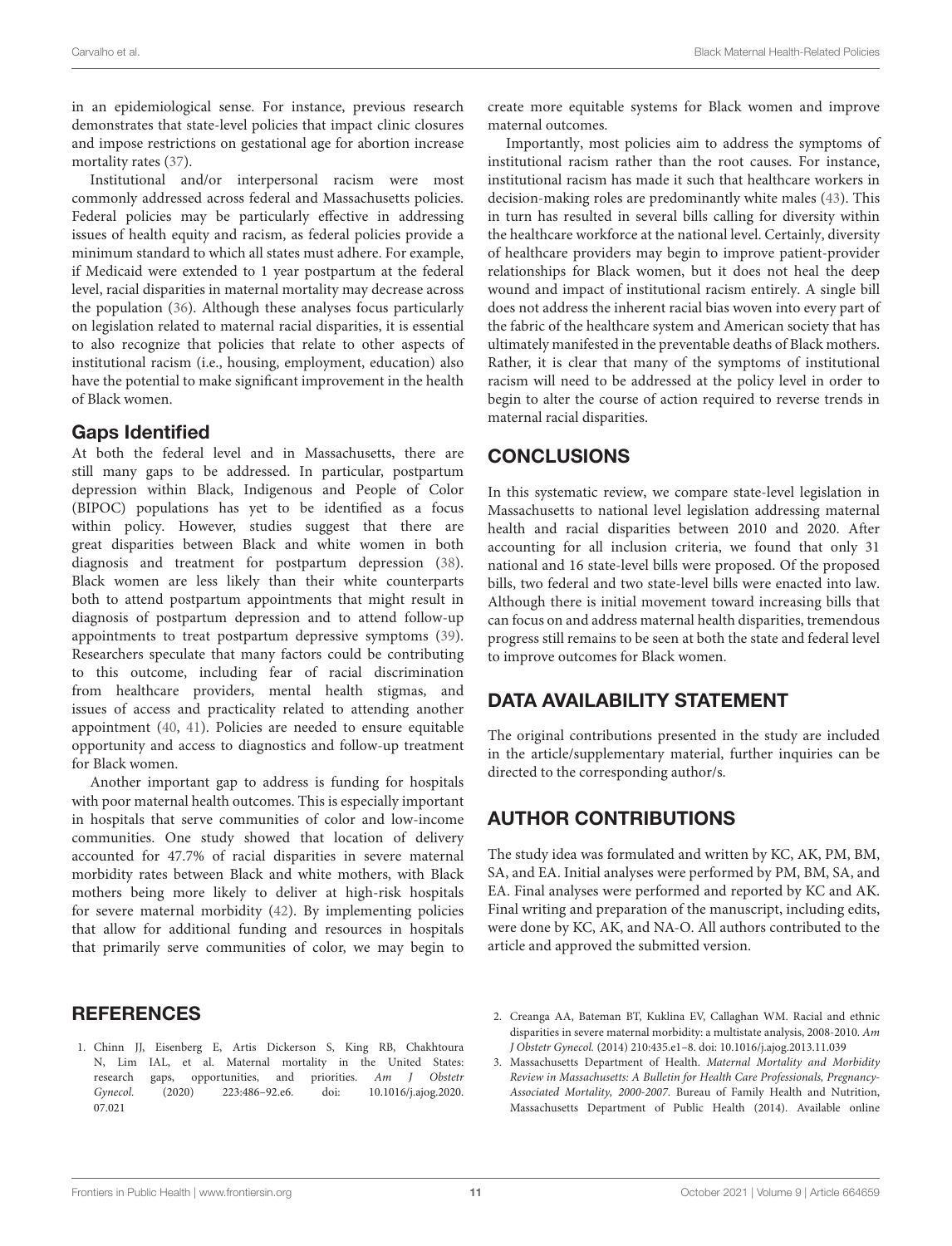at: [https://www.mass.gov/doc/2014-report-pregnancy-associated-mortality-](https://www.mass.gov/doc/2014-report-pregnancy-associated-mortality-2000-2007/download)[2000-2007/download](https://www.mass.gov/doc/2014-report-pregnancy-associated-mortality-2000-2007/download)

- <span id="page-11-0"></span>4. Barrett EJ. The policy priorities of African American women in state legislatures. Legisl Stud Q. [\(1995\) 20:223. doi: 10.2307/](https://doi.org/10.2307/440449) 440449
- <span id="page-11-1"></span>5. Petersen EE, Davis NL, Goodman D, Cox S, Mayes N, Johnston E, et al. Vital Signs: pregnancy-related deaths, United States, 2011–2015, and strategies for prevention, 13 States, 2013–2017. Mortal Weekly Rep. (2019) 68:423–29. doi: [10.15585/mmwr.mm6818e1](https://doi.org/10.15585/mmwr.mm6818e1)
- <span id="page-11-2"></span>6. CDC. Racial and Ethnic Disparities Continue in Pregnancy-Related Deaths | CDC Online Newsroom. (2019). Available online at: [https://www.cdc.gov/](https://www.cdc.gov/media/releases/2019/p0905-racial-ethnic-disparities-pregnancy-deaths.html) [media/releases/2019/p0905-racial-ethnic-disparities-pregnancy-deaths.html](https://www.cdc.gov/media/releases/2019/p0905-racial-ethnic-disparities-pregnancy-deaths.html)
- <span id="page-11-3"></span>7. Chappel A, Alley D, De Lew N, Fink D, Fulmer B, Hollis A, et al. Healthy Women, Healthy Pregnancies, Healthy Futures: Action Plan to Improve Maternal Health in America. Department of Health and Human Services (2020).
- <span id="page-11-4"></span>8. Howell EA, Egorova NN, Janevic T, Brodman M, Balbierz A, Zeitlin J, et al. Race and ethnicity, medical insurance, and within-hospital severe maternal morbidity disparities. Obstetr Gynecol. (2020) 135:285– 93. doi: [10.1097/AOG.0000000000003667](https://doi.org/10.1097/AOG.0000000000003667)
- <span id="page-11-5"></span>9. Howell EA, Janevic T, Blum J, Zeitlin J, Egorova NN, Balbierz A, et al. Double disadvantage in delivery hospital for black and hispanic women and high-risk infants. Maternal Child Health J. (2020) 24:687– 93. doi: [10.1007/s10995-020-02911-9](https://doi.org/10.1007/s10995-020-02911-9)
- <span id="page-11-6"></span>10. Janevic T, Zeitlin J, Egorova N, Hebert PL, Balbierz A, Howell EA. Neighborhood racial and economic polarization, hospital of delivery, and severe maternal morbidity: an examination of whether racial and economic neighborhood polarization is associated with severe maternal morbidity rates and whether the delivery hospital partially explains the association. Health Affairs. (2020) 39:768–76. doi: [10.1377/hlthaff.2019.00735](https://doi.org/10.1377/hlthaff.2019.00735)
- <span id="page-11-7"></span>11. Jones CP. Levels of racism: a theoretic framework and a gardener's tale. Am J Public Health. [\(2000\) 90:1212–5. doi: 10.2105/AJPH.90.](https://doi.org/10.2105/AJPH.90.8.1212) 8.1212
- <span id="page-11-8"></span>12. Bourke CJ, Marrie H, Marrie A. Transforming institutional racism at an Australian hospital. Austral Health Rev. [\(2019\) 43:611. doi: 10.1071/AH](https://doi.org/10.1071/AH18062) 18062
- <span id="page-11-9"></span>13. FitzGerald C, Hurst S. Implicit bias in healthcare professionals: a systematic review. BMC Med Ethics. [\(2017\) 18:19. doi: 10.1186/s12910-017-](https://doi.org/10.1186/s12910-017-0179-8) 0179-8
- 14. Hall WJ, Chapman MV, Lee KM, Merino YM, Thomas TW, Payne BK, et al. Implicit racial/ethnic bias among health care professionals and its influence on health care outcomes: a systematic review. Am J Public Health. (2015) 105:e60–76. doi: [10.2105/AJPH.2015.302903](https://doi.org/10.2105/AJPH.2015.302903)
- 15. Sabin J, Nosek BA, Greenwald A, Rivara FP. Physicians' implicit and explicit attitudes about race by MD race, ethnicity, and gender. J Health Care Poor Underserved. (2009) 20:896–913. doi: [10.1353/hpu.0.0185](https://doi.org/10.1353/hpu.0.0185)
- <span id="page-11-10"></span>16. Thomas EV. "Why even bother, they are not going to do it?" The structural roots of racism and discrimination in lactation care. Qual Health Res. (2018) 28:1050–64. doi: [10.1177/1049732318759491](https://doi.org/10.1177/1049732318759491)
- <span id="page-11-11"></span>17. American Medical Association. state-specific maternal mortality among black and white women—United States, 1987-1996. JAMA. (1999) 282:1220. doi: [10.1001/jama.282.13.1220-JWR1006-2-1](https://doi.org/10.1001/jama.282.13.1220-JWR1006-2-1)
- <span id="page-11-12"></span>18. Underwood L. Black Maternal Health Momnibus Act of 2020, no. H.R.6142, 116th Congress (2020).
- <span id="page-11-13"></span>19. Penn-Newman D, Shaw S, Congalton D, Strommer S, Morris T, Lawrence W, et al. How well do national and local policies in England relevant to maternal and child health meet the international standard for noncommunicable disease prevention? A policy analysis. BMJ Open. (2018) 8:e022062. doi: [10.1136/bmjopen-2018-022062](https://doi.org/10.1136/bmjopen-2018-022062)
- <span id="page-11-14"></span>20. Daire J, Khalil D. Analysis of maternal and child health policies in Malawi: the methodological perspective. Malawi Med J. (2015) 27:135–9.
- <span id="page-11-15"></span>21. National Collaborating Centre for Healthy Public Policy. A Framework for Analyzing Public Policies: Practical Guide. (2012). Available online at: [http://](http://www.ncchpp.ca/docs/guide_framework_analyzing_policiespenalty -@M {}_en.pdf) [www.ncchpp.ca/docs/guide\\_framework\\_analyzing\\_policies\penalty-\@M\\_](http://www.ncchpp.ca/docs/guide_framework_analyzing_policiespenalty -@M {}_en.pdf) [en.pdf](http://www.ncchpp.ca/docs/guide_framework_analyzing_policiespenalty -@M {}_en.pdf)
- <span id="page-11-16"></span>22. Herrera Beutler J. Preventing Maternal Deaths Act of 2018, H.R.1318, 115th Congress (2017-2018). Public Law No: 115-344 (2018). Available online

at: [https://www.congress.gov/bill/115th-congress/house-\penalty-\@Mbill/](https://www.congress.gov/bill/115th-congress/house-penalty -@M {}bill/1318/text) [1318/text](https://www.congress.gov/bill/115th-congress/house-penalty -@M {}bill/1318/text)

- <span id="page-11-17"></span>23. Lamar A. PREEMIE Reauthorization Act of 2018, S.3029, 115th Congress (2017-2018). Law No: 115-328 (2018). Available online at: [https://www.](https://www.congress.gov/bill/115th-congress/senate-bill/3029) [congress.gov/bill/115th-congress/senate-bill/3029](https://www.congress.gov/bill/115th-congress/senate-bill/3029)
- <span id="page-11-18"></span>24. Health Care Reform Conference Committee. An Act Improving the Quality of Health Care and Reducing Costs through Increased Transparency, Efficiency and Innovation, no. S. 2400, 187th Congress of Massachusetts (2011-2012) (2012). Available online at: [https://malegislature.gov/Bills/\penalty-\@M187/](https://malegislature.gov/Bills/penalty -@M {}187/S2400) [S2400](https://malegislature.gov/Bills/penalty -@M {}187/S2400)
- <span id="page-11-19"></span>25. House Committee on Ways and Means. An Act to Reduce Racial Inequities in Maternal Health, no. H.4818, 191st Congress of Massachusetts (2019-2020) (2021). Available online at: [https://malegislature.gov/Bills/191/](https://malegislature.gov/Bills/191/penalty -@M {}H4818) [\penalty-\@MH4818](https://malegislature.gov/Bills/191/penalty -@M {}H4818)
- <span id="page-11-20"></span>26. Engel E. Maternal Health Quality Improvement Act of 2020, no. H.R. 4995, 116th Congress (2019-2020) (2020). Available online at: [https://www.]( https://www.congress.gov/bill/116th-congress/house-bill/4995/text) [congress.gov/bill/116th-congress/house-bill/4995/text]( https://www.congress.gov/bill/116th-congress/house-bill/4995/text)
- <span id="page-11-21"></span>27. Robin K. Helping MOMS Act of 2020, no. H.R. 4996, 116th Congress (2019-2020) (2020). Available online at: [https://www.congress.gov/bill/116th](https://www.congress.gov/bill/116th-congress/house-bill/4996)[congress/house-bill/4996](https://www.congress.gov/bill/116th-congress/house-bill/4996)
- <span id="page-11-22"></span>28. Garlick D. An Act Establishing Improved Medicare For All in Massachusetts, no. H. 2987, 190th Congress of Massachusetts (2017-2018) (2018). p. 340–348. Available online at:<https://malegislature.gov/Bills/190/h2987>
- <span id="page-11-23"></span>29. Kozhimannil KB, Vogelsang CA, Hardeman RR, Prasad S. Disrupting the pathways of social determinants of health: doula support during pregnancy and childbirth. J Am Board Family Med. (2016) 29:308– 17. doi: [10.3122/jabfm.2016.03.150300](https://doi.org/10.3122/jabfm.2016.03.150300)
- <span id="page-11-24"></span>30. Kozhimannil KB, Hardeman RR. Coverage for doula services: how state medicaid programs can address concerns about maternity care costs and quality. Birth. (2016) 43:97–9. doi: [10.1111/birt.12213](https://doi.org/10.1111/birt.12213)
- <span id="page-11-25"></span>31. Mueller CG, Webb PJ, Morgan S. The effects of childbirth education on maternity outcomes and maternal satisfaction. J Perinatal Educ. (2020) 29:16– 22. doi: [10.1891/1058-1243.29.1.16](https://doi.org/10.1891/1058-1243.29.1.16)
- <span id="page-11-26"></span>32. Dieterich CM, Felice JP, O'Sullivan E, Rasmussen KM. Breastfeeding and health outcomes for the mother-infant Dyad. Pediatr Clin N Am. (2013) 60:31–48. doi: [10.1016/j.pcl.2012.09.010](https://doi.org/10.1016/j.pcl.2012.09.010)
- <span id="page-11-27"></span>33. Patel S, Patel S. The effectiveness of lactation consultants and lactation counselors on breastfeeding outcomes. J Hum Lact. (2016) 32:530– 41. doi: [10.1177/0890334415618668](https://doi.org/10.1177/0890334415618668)
- <span id="page-11-28"></span>34. Greenwood BN, Hardeman RR, Huang L, Sojourner A. Physician–patient racial concordance and disparities in birthing mortality for newborns. Proc Natl Acad Sci USA. [\(2020\) 117:21194–200. doi: 10.1073/pnas.](https://doi.org/10.1073/pnas.1913405117) 1913405117
- <span id="page-11-29"></span>35. Medicaid and CHIP Payment and Access Commission. Medicaid's Role in Financing Maternity Care. MACPAC: Advising Congress on Medicaid and CHIP Policy (2020). Available online at: [https://www.macpac.gov/](https://www.macpac.gov/wp-content/uploads/2020/01/Medicaid%E2%80%99s-Role-in-Financing-Maternity-Care.pdf) [wp-content/uploads/2020/01/Medicaid%E2%80%99s-Role-in-Financing-](https://www.macpac.gov/wp-content/uploads/2020/01/Medicaid%E2%80%99s-Role-in-Financing-Maternity-Care.pdf)[Maternity-Care.pdf](https://www.macpac.gov/wp-content/uploads/2020/01/Medicaid%E2%80%99s-Role-in-Financing-Maternity-Care.pdf)
- <span id="page-11-30"></span>36. Guglielminotti J, Landau R, Li G. The 2014 New York State medicaid expansion and severe maternal morbidity during delivery hospitalizations. Anesthesia Analgesia[. \(2021\) 133:340–48. doi: 10.1213/ANE.000000000](https://doi.org/10.1213/ANE.0000000000005371) 0005371
- <span id="page-11-31"></span>37. Hawkins SS, Ghiani M, Harper S, Baum CF, Kaufman JS. Impact of statelevel changes on maternal mortality: a population-based, quasi-experimental study. Am J Prevent Med. [\(2020\) 58:165–74. doi: 10.1016/j.amepre.2019.](https://doi.org/10.1016/j.amepre.2019.09.012) 09.012
- <span id="page-11-32"></span>38. Liu CH, Giallo R, Doan SN, Seidman LJ, Tronick E. Racial and ethnic differences in prenatal life stress and postpartum depression symptoms. Arch Psychiatr Nurs. [\(2016\) 30:7–12. doi: 10.1016/j.apnu.2015.](https://doi.org/10.1016/j.apnu.2015.11.002) 11.002
- <span id="page-11-33"></span>39. Thiel de Bocanegra H, Braughton M, Bradsberry M, Howell M, Logan J, Schwarz EB. Racial and ethnic disparities in postpartum care and contraception in California's Medicaid program. Am J Obstetr Gynecol. (2017) 217:47.e1–e7. doi: [10.1016/j.ajog.2017.02.040](https://doi.org/10.1016/j.ajog.2017.02.040)
- <span id="page-11-34"></span>40. Hansotte E, Payne SI, Babich SM. Positive postpartum depression screening practices and subsequent mental health treatment for low-income women in Western countries: a systematic literature review. Public Health Rev. (2017) 38:3. doi: [10.1186/s40985-017-0050-y](https://doi.org/10.1186/s40985-017-0050-y)